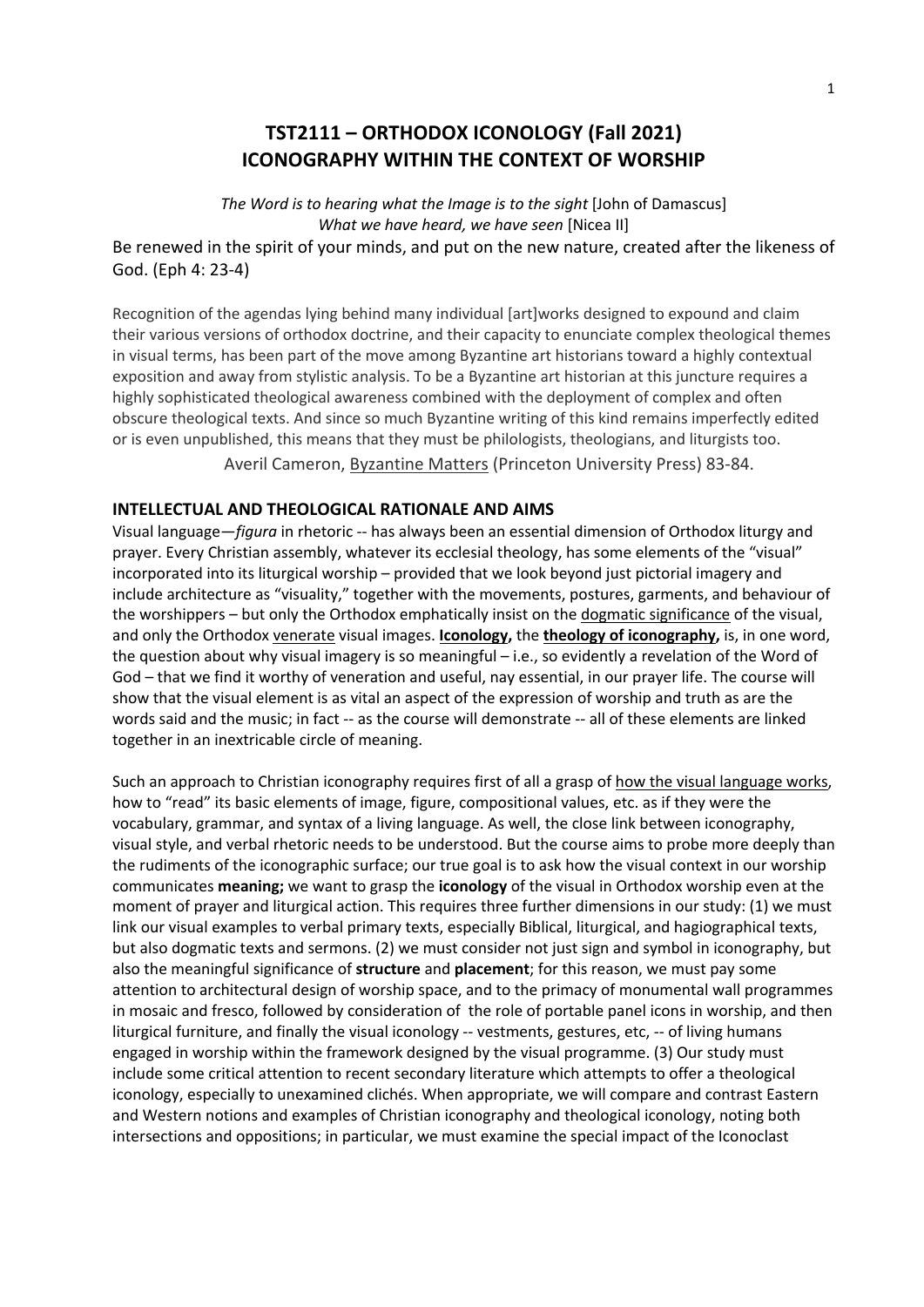Controversy on Orthodox thinking about images; is post-Iconoclast theology continuous with Patristic ideas, or changed in emphasis?

These considerations show that iconography cannot be thought abouot in the abstract, as a philosophical subject. Imagery must be understood *in situ*, which means not only the framing structure – the architecture in which the images are placed – but also the "use-structure," what people are doing in action and words, prayer and liturgy. And liturgy engages movement, time, calendar, the aural environment – all of this is semiotic for the meaning and message of the iconography.

The history of Orthodox iconology -- closely linked to the central Orthodox issue of Tradition vs. traditionalism -- is very important to us, because historical study teaches the all-important point that **iconography and programming are a living, ever-developing language which responds to contemporary culture.** The historical-theological aspect of the course will give students the opportunity to develop some methodology to discuss critically such moot aesthetic issues as "good vs. bad" or "right vs. wrong" iconographies and styles, as well as the theological question of whether an "icon" is a special, unique kind of image and art-object. **This aspect of the course will also have pastoral implications;** nothing raises more questions – and quarrels -- among Orthodox than "appropriateness" in iconography, and as church leaders you will be called on to deal with such questions. But the aim of the course is *not* art-historical, nor will we attempt a complete survey of the history of Orthodox visual culture. Instead, students will study selected key monuments in great detail, searching for a deep grasp which can inform their present-day theological and devotional sensitivity.

#### **A SPECIAL NOTE -- the iconology of liturgy within church architecture**

Orthodox liturgy is a gloss on the revelation of Christ in Holy Scripture; the liturgical gloss on Scripture serves as well as a gloss on the central poles around which liturgy develops: reading of the Word and Eucharistic sacrament. For this reason, liturgy requires a "sacred space" – which is an ordinary architectural space whose sacrality is revealed, made manifest, by ritual action and an iconographic program; the iconography provides "signs" of the meaning of the space. The cyclical yet ever-changing church calendar provides more meaning to the space; church *ordo* is an iconography of the stages of life. Other rites performed in the "sacred space" are similar, i.e. are elaborate glosses of other sacraments. The whole is related by the connection of those sacraments (and their rites) to the central ritual of Liturgy, from our entry into the liturgical communion (through Baptism) to our exit from it (final communion). Even after the exit, the funeral rites which consecrate our corpses and mark our liminal transition, to a new "sacred space" ("where the just repose") take place within the space-defining walls and the meaning-defining iconographic program of church. "Church" – iconologically manifested in the building and its illumination by iconography – defines and identifies the praying community as a true social nexus, the "communion of saints" in the True Body of Christ. The iconological structure of a church building is a signifier of this greater reality; the iconological function of a church building is to engineer the accomplishment of this reality. This calls into exegetical play the elements of large-scale iconographic programming: significant positions, distribution of various forms and iconographic subjects in three-dimensional space, order and coherence created by relationships within the programme. Thus, the iconology of large-scale iconographic programs is as vital to the aims of this course as is the study of buildings as such.

#### **EVALUATION AND REQUIREMENTS**

**(1) Journal: three entries (6pp total) 30%**

An entry is 2 typed pages of personal response to thought-provoking or issue-based questions about general iconographic problems or displayed examples (*see next page*); but **your entry should be keyed to one concrete example which you discuss in light of the question.** There are three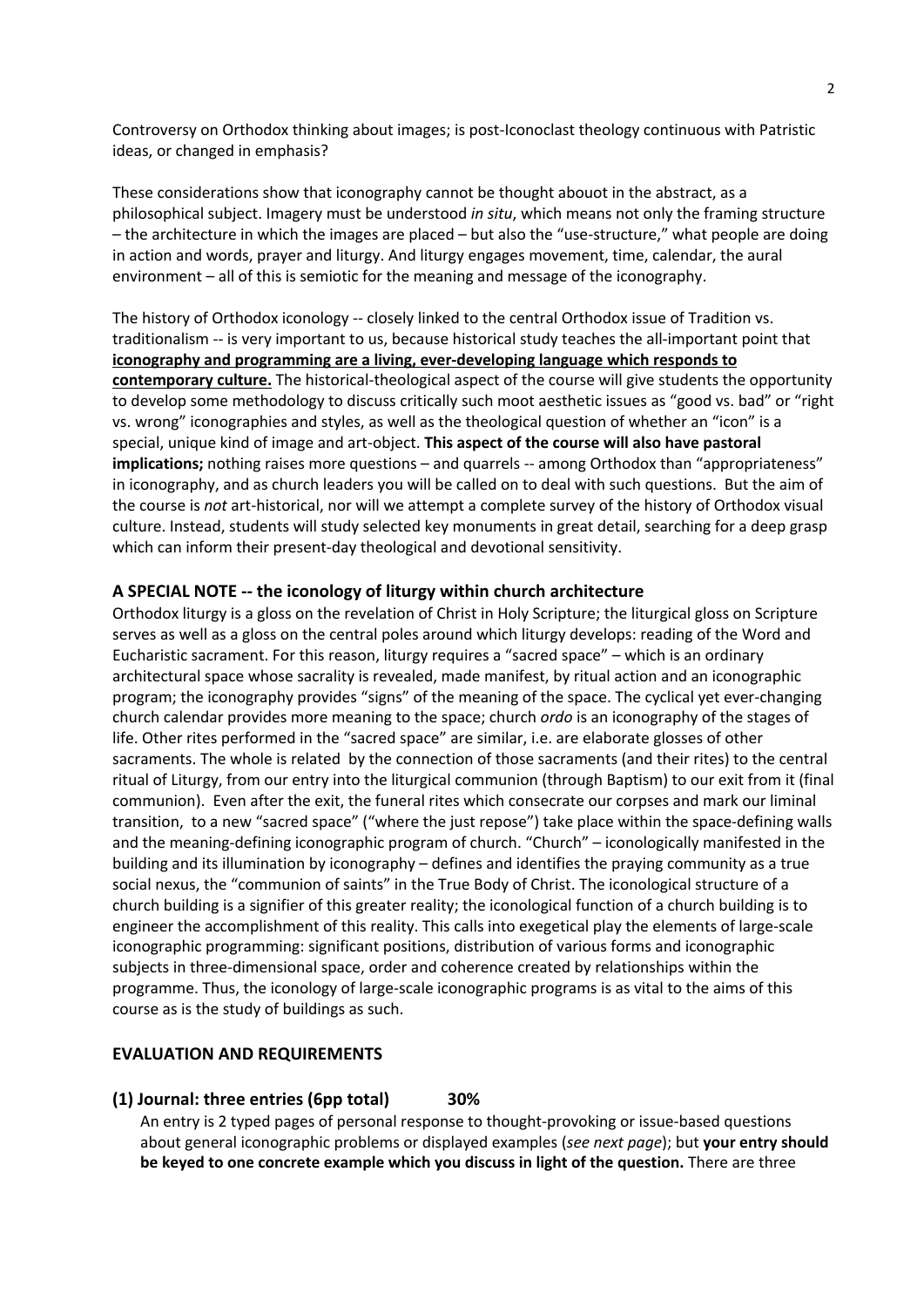general areas of questions, and you must do one from each: iconography in relationship to **liturgy**, to **theology**, and to **practical pastoralia**. The aim is thoughtful reflection.. [*see definition below plus instructions, pp. 3-4*]

#### **(2) class participation 20%**

Not a test of skill, but rather an encouragement to learn by active participation, engaging in the dialogue by searching and active practice. NB: this is sine qua non for a mark of B or higher.

# **(3) skills quiz (Nov 28) 25%**

This is not interpretative, but rather a check on your mastery of the technical skills taught in the classes. [*see below p. 12 for the questions on the quiz*]

**(4) summative critical review essay (4 pp) 25% DUE last day of exams** an **evaluative and methodological critique** of Leonid Ouspensky, *Theology of the Icon*, 2 vols. (SVS) a famous book which presents a key historical-theological-conceptual definition of "Icon"; **the critique must include reference to other books, articles, etc. read during the course.** [*see below, p. 13*]

# **PEDAGOGICAL OUTCOME: What should students accomplish? (see also p. 15)**

- Train and sensitize your visual skills; "truth is in the details" -- think with your eyes
- Awaken and enlighten your mind, judgment, and imagination; nuance your methodological acumen
- Acquire knowledge of the dogmatics and theology of iconography, and of false cliches, too
- Increase your sensitivity to icons as a didactic link between heaven and earth, and learn that knowing/loving God in The Orthodox Manner is beauty, with iconography as the mimetic mirror of that beauty.
- Think about ways to use all this learning for the enhancement of pastoral care

## **DIRECTIONS FOR JOURNAL ENTRIES**

A journal is your thoughtful personal reflection upon a provocative question -- you have a wide range of choices of questions -- concerning the role of iconography in Orthodox worship, and a proper iconological evaluation of what constitutes a "good" answer to the question. While the emphasis is entirely on your views, insights, and personal theologizing, you may not simply be speculative; your discussion should reflect that you have been doing the reading in the course and thinking about it.

## **EXCELLENT SOURCES OF IMAGES FOR YOUR STUDY AND FOR JOURNAL USE**

You need to practice constantly the skill of iconological seeing and thinking, and this means weekly working with concrete visual objects; as well (see next) **each journal entry is to be based on one concrete object** as the springboard for your reflections. **These are to be found in books, not on the internet, and the information the book provides is to be incorporated in your thinking**; NO internet source provides adequate contextual information (except e-books). Your best sources for fully identified, iconographically explained, objects are some of the catalogues of recent great exhibitions; the following have been placed on reserve:

Helen C. Evans and William D. Wixom, edds. *The Glory of Byzantium: Art and Culture of the Middle Byzantine Era A.D. 843-1261*. NY: Metropolitan Museum of Art and Harry Abrams, 1997 *http://www.metmuseum.org/research/metpublications/The\_Glory\_of\_Byzantium\_Art\_and\_Cult ure\_of\_the\_Middle\_Byzantine\_Era\_AD\_843\_1261*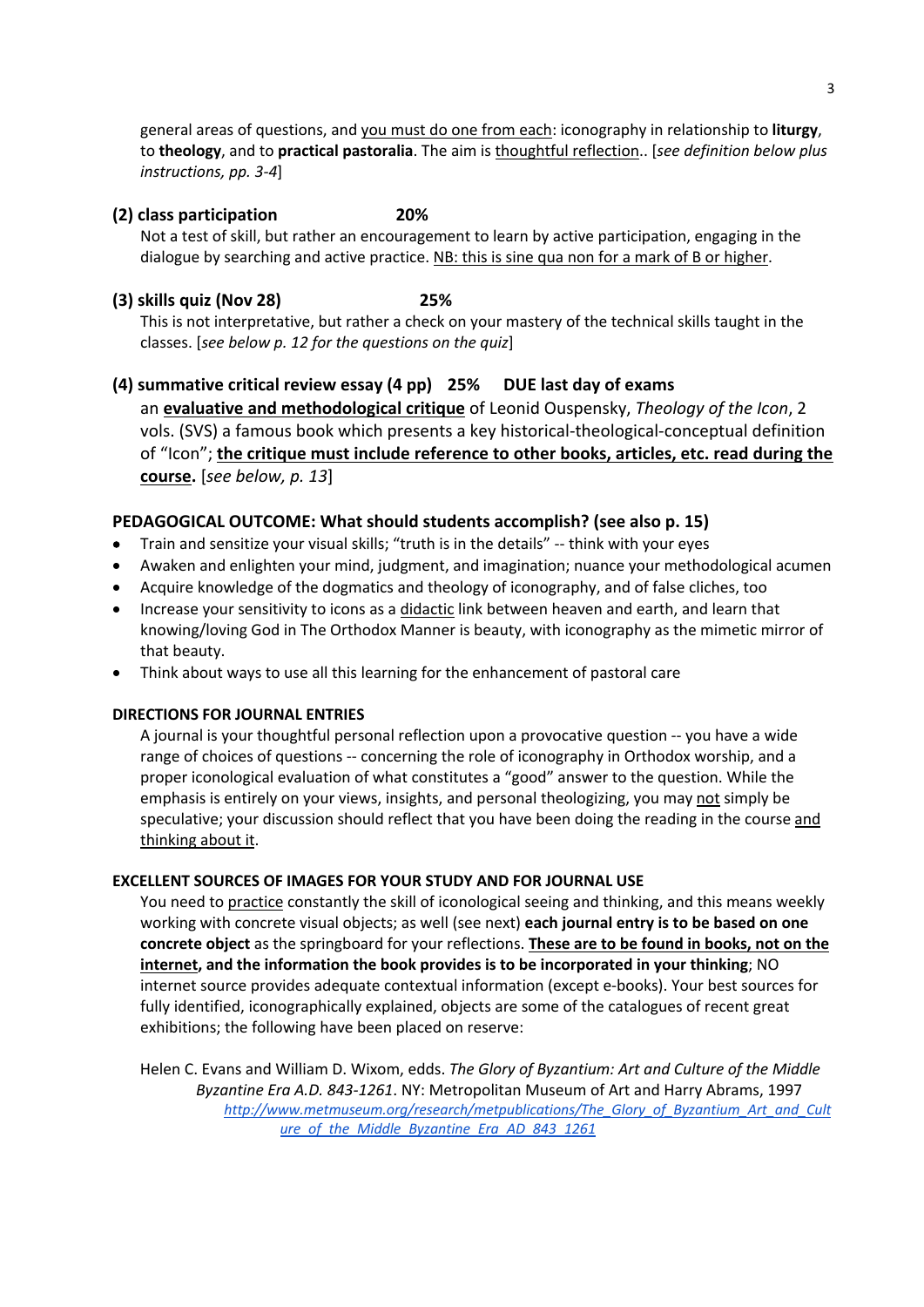Helen C. Evans, ed. *Byzantium: Faith and Power* (*1261-1557*). NY: Metropolitan Museum of Art/ New Haven: Yale U. Pr., 2004

> *http://www.metmuseum.org/research/metpublications/Byzantium\_Faith\_and\_Power\_1261\_15 57*

Robert S. Nelson and Kirsten M. Collins, edds. *Holy Image, Hallowed Ground: Icons from Sinai*. Los Angeles: J. Paul Getty Museum, 2006

## JOURNAL QUESTIONS **These are examples; if other questions would interest you personally, freely suggest them**

### **GROUND RULES:**

- 1. All entries must be typed, 2 pp. in length; you are expected to identify clearly the source(s) of the image(s) upon which you are reflecting. Leave a 2" left margin. NOTE: **Avoid** using Ouspensky and Lossky, *The Meaning of Icons* (Crestwood: SVS Pr., rev. ed. 1982) as a resource; see the catalogues above, or else use monographs
- 2. In your reflections on your chosen object(s) be sure to refer to verbal texts, especially to the Bible and to texts of the liturgies, and also to primary texts, esp. those in Mango when relevant, but also to your own knowledge of liturgical texts, Scripture, etc. **You also must include material from the "A" list of readings each time.**
- 3. **Include a photocopy** of the one visual object which is the focus of your reflections. **Identify its source properly.**
- (a) iconography and theological issues
- \_\_ discuss the relationship between "light" and iconography/iconology [Hint: read the Proper texts for the Feast of Transfiguration as a starting point]
- \_\_ historically there is such a phenomenon as "new", first-appearance iconographies; how can "the Tradition" incorporate these objects, especially liturgically?
- \_\_ If you were teaching dogmatics or catechizing, would you use slides/paper reproductions as opposed to "the real thing" -- to teach? (This is intended here as a theological, not a pastoral, question)
- \_\_ Iconologically discuss miracles in connection with iconography (incorporate Mango, pp.210-14 and 222-4)
- evaluate three different choices of subjects appropriate for the Holy Doors and Deacon Doors. Justify your choices and evaluations
- Present iconological /theological /liturgical arguments (and source-references) for both sides of the debate about whether Orthodox liturgy should use a box-altar or a table-altar
- Is there a good iconological reason for preserving in our usage the names of older architectural features that no longer are found in most modern Orthodox churches (solea, nave, ambo, etc.)? Could we foster a better liturgical-ecclesiological-pastoral understanding for modern parishioners by re-naming places and positions in the church building? Or vice versa, would we do better to restore the now-abandoned older structures (e.g. the ambo)?
- What is your theological evaluation of the arguments for and against the iconography of the "New Testament Trinity"? (Note: evaluation of the pros and cons of this question involves pastoraltheological issues in addition to dogmatics; you are reflecting on the "divine economy".)
- contrary to the view of St. Germanos of Constantinople, can a Christian still be an idolator? [see Leslie Barnard, week (3) op. cit., p. 10 and n.27]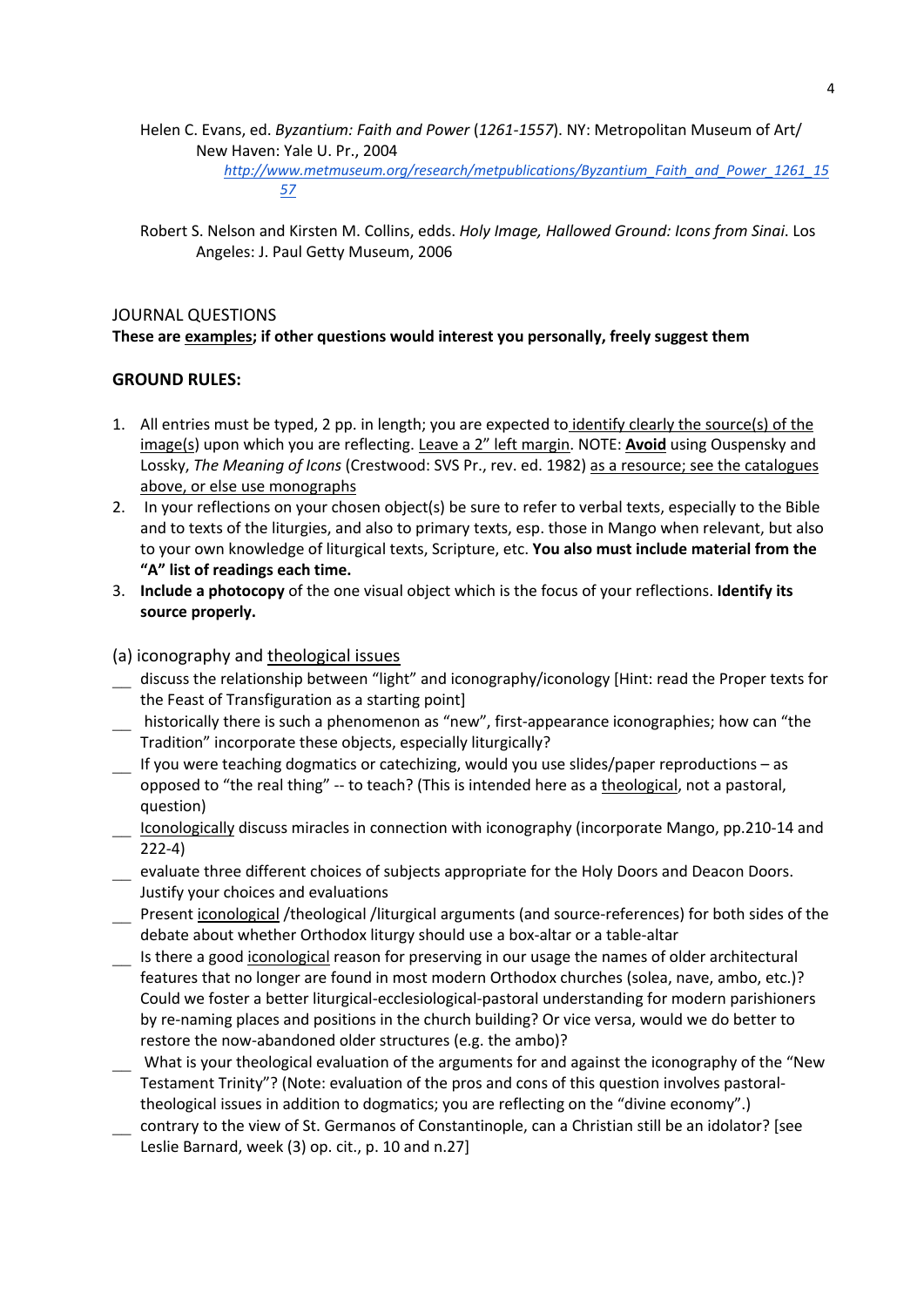### (b) liturgical-iconological issues

- 1. The "verbal iconography" of the Vigil of Dormition presents a very large crowd of characters who are only rarely included in the visual icons of the Feast; why? Is such "reductionism" wise iconology, or would you as programmer advise your iconographer to enrich the recension by putting in the subsidiary figures?
- 2. During the Great Blessing of the Waters the priest recites a prayer by Sophronios of Jerusalem which is in part composed using vivid *ekphrasis* together with typologies; could you imagine a programme for the Festal Icon which would "illustrate" this prayer so as to reflect the cosmic theology of this Feast? Would such an iconology detract from the soteriological import of this icon's recension?
- 3. In the stichera for "Lord, I call upon Thee" for Nativity a large number of *figurae* are brought into play by the hymnographers; are they utilized in your exemplar(s) of the Festal Icon, or not? Why? [Does the recension seem to be quite uniform, or quite variable?]. How is the key term "Image" used in these stichera? Would that usage allow you to include new *figurae* – even non-Biblical types, maybe even present-day types!? – if you were programmer for a new icon for Nativity?
- *4.* Does the typical iconography for the Festal icon of the Meeting of Our Lord make "adequate" use of the rich iconology of the verses for Litya and Aposticha? Why do you say so? Thinking about both pastoral and theological issues – and issues of clarity and "readability" as well -- are you more in favor of a "reductionist" approach emphasizing essential iconography, or an "enriched" approach manifesting the gloss as well as the text?
- 5. The normal recension of the Festal Icon for the Exaltation of the Cross emphasizes the historical-miraculous event-narrative dimension of the Feast; in light of the iconological implications of the text of the Vigil, would you design a different programme for this icon, with perhaps more emphasis on typology, ordo, and so on? Should you do so? [*this latter is both a pastoral and a theological question*]. How would you design the Cross which will be carried out from the altar for the Veneration?
- 6. If you were going to give a newly-ordained priest an icon as a gift to commemorate the day of his Ordination, what subjects/themes would be iconologically appropriate?

And so on. There are hundreds of possible questions for this unit – study the Menaion, the Triodion, the Euchologion, the Pentekostarion, etc. – even the Oktoechos – using your iconological eyes/ears/imagination and such issues will spring to life. **The rhetorical iconology of the Scriptures + liturgy is the primary well-spring of visual iconography and its understanding through Iconology**.

(c) pastoral issues

1. You have a wealthy mission with a 3-stage development plan; how will you commission iconography for each stage so as to end with a coherent programme? (HINT: remember that this includes all media, genres, and types of objects)? What will you do when someone randomly donates a favorite panel?

2. Is ongoing visual development of the church-space an appropriate/essential line-item for the standard annual parish budget? What forms of devotion through icons would you encourage, foster, and teach to parishioners -- liturgical? contemplative (i.e., Icon as *Andachtsbild*)? mystical? etc.

3. you have a copy of a 19<sup>th</sup>-C. photograph of St. Seraphim of Sarov (or of St. Alexis Toth, or etc.); could this be used as an icon? As a liturgical icon?

4. If you had responsibility for curriculum or classroom in Orthodox Christian education, how would you use icons / iconology to teach? Esp. consider the particular cases of not-yetreading preschoolers, of teenagers, and of cradle-Orthodox elders with cultural roots.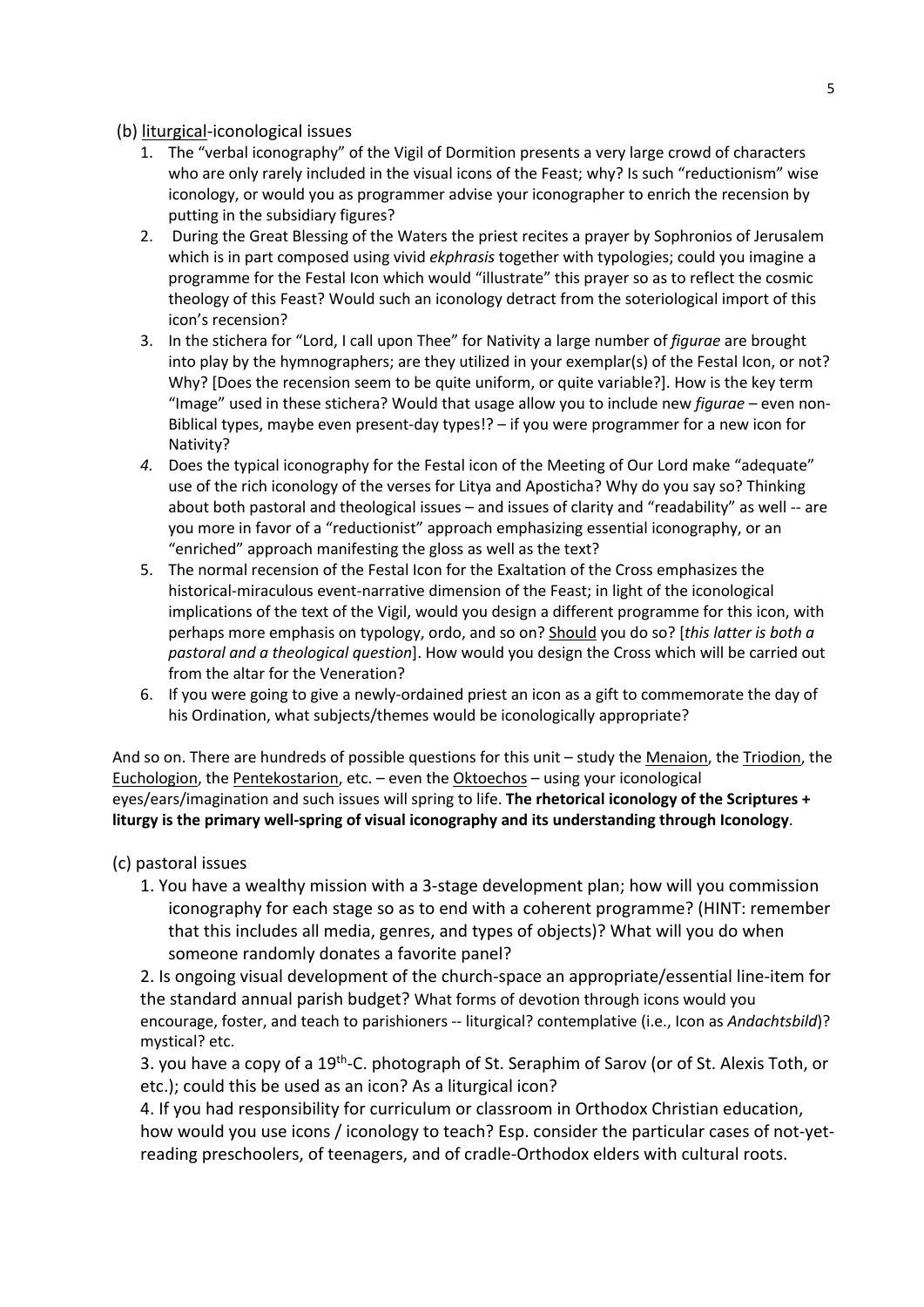5. is there an "American iconography" -- NOTE: not just subject-matter -- which the OCA could/should foster?

6. There are in many churches  $19<sup>th</sup>$  c. icons in "Renaissance" style, and some even with Westernizing iconography (including the Sacred Heart); can/should -- NOTE: two separate issues -- these function canonically as icons for use with orthodox worship?

### **BOOKS FOR PURCHASE – order from Amazon**

- John of Damascus. *Three Treatises on the Divine Images*. Translated by Andrew Louth. Crestwood, NY: SVS Press, 2003.
- **Mango**, Cyril. *The Art of the Byzantine Empire 312-1453: Sources and Documents.* Toronto: University of Toronto Press, 1972 [NB: page numbers used in syllabus are from 1997 reprint]
- Saint Augustine. *Teaching Christianity: De Doctrina Christiana*. Translated by Edmund Hill, O.P. Hyde Park: New City Press, 1996. OR *On Christian Teaching*, tr. R. Green (Oxford U. Pr.)

### *recommended for purchase***:**

Leonid Ouspensky, *Theology of the Icon*, 2 vols. Crestwood, NY: SVS Press, 1978 *a classic standard, basis for final essay; you can get at bookstore for 40% student discount* **Safran**, Linda, ed. *Heaven on Earth: Art and the Church in Byzantium*. Penn State University Press. 978-0-271-01670-2. [ONLY if you find a good-price used copy]

### **SYLLABUS OF READINGS**

#### **Note on Reading assignments:**

**A-level: everyone must do these before class; comment on these reflectively in discussion and writing**

*This level of reading is sufficient for all performance marks up through A* **B-level: not required, but some must be shown to be done to earn a full A+ C-level: for pursuing your future fascinations**

**(Week 1) Opening session: the aims and tasks of the course; iconographic "seeing" A:** Anna Kartsonis, "The Responding Icon" (**Safran** #3, pp. 58-80, *on reserve*) use a Bible concordance to find the vocabulary-field of "image" and "sign"

### **(Week 2) Opening your eyes – learning to really look; rudiments of iconographic order and composition**

**A:** Learn class handouts: vocabulary of technical terms; practice with examples.

 John Chrysostom, *Encomium for Meletius*; George the Presbyter; *Life of St. Theodore of Sykeon*; *Life of St. Theodora of Thessalonika*; Christophoros Mitylenaios (**Mango** pp. 39- 40, 143-4, 210-11, 220).

**B:** Eric Auerbach, "Figura," in his *Scenes from the Drama of European Literature* (handout)

**(Week 3) Formal semiotic and theological vocabulary of image: the forgotten medieval way of reading: text/glose,** *figura***/***schema***,** *eikon***,** *morphé***; sign; typology and symbolism; memory,** *anamnesis***, and recension – which together create Tradition (***paradosis***)**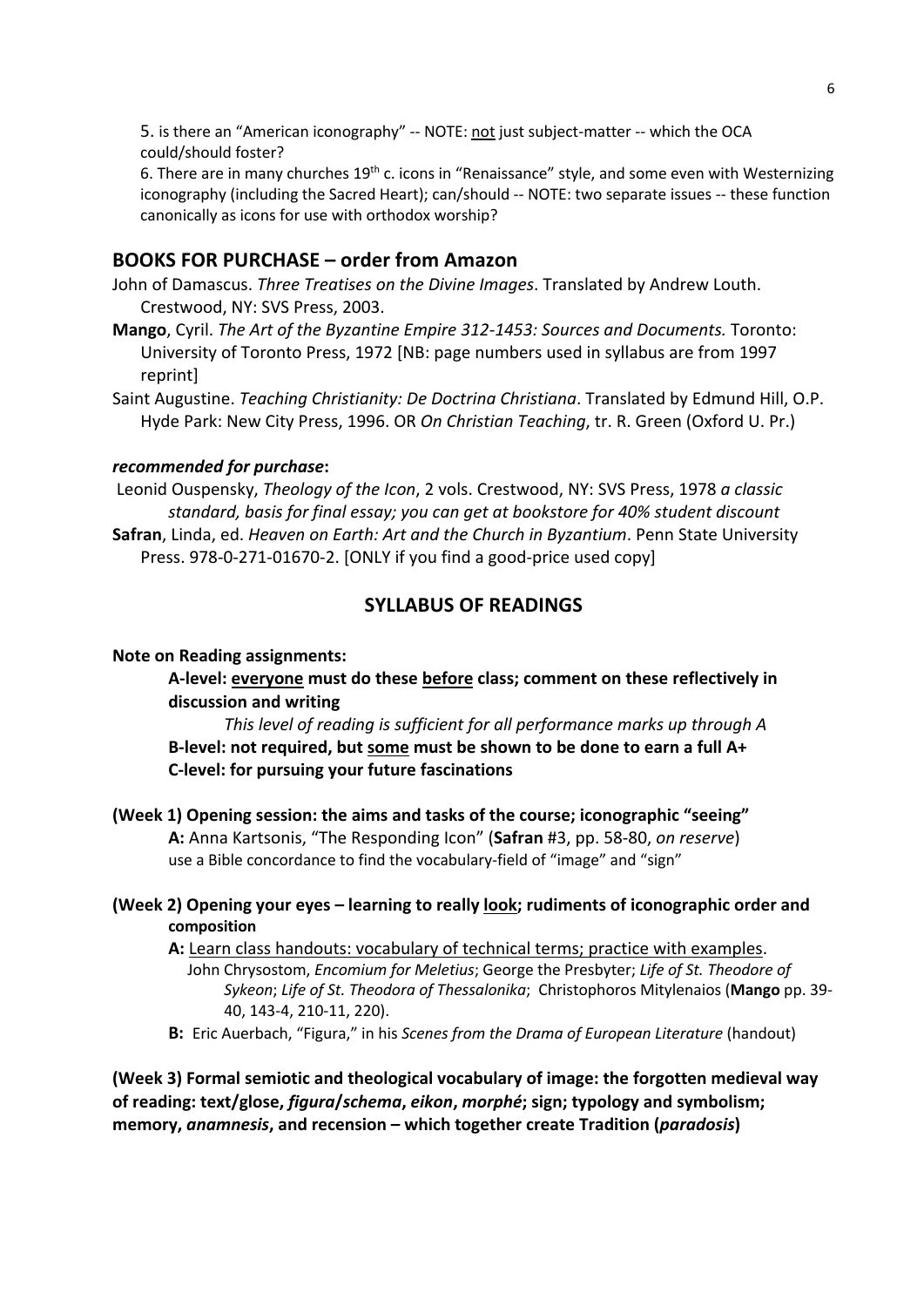- **A:** Augustine of Hippo, *DDC* Bk II in overview; key passages for close attention: **Bk II:** 1.1 8, 12; 15.22 – 18.28; 25.38 – 31.49; 38.56 – end) [*see the note which follows, about optional background*]
	- Nilus of Sinai, *Letter*; Joannes Diakrinomenos; John Chrysostom (2 excerpts);; Evagrius; Quinisext Council *Canon 82*; John of Thessalonica (**Mango** pp. 32-3, 43- 4, 47-8, 114, 139-41)
- **B:** Robert S. Nelson. "The Discourse of Icons, Then and Now," *Art History* 12 (1989): 144-57, reprinted in Robert S. Nelson. *Later Byzantine Painting: Art, Agency, and Appreciation*. Aldershot/ Burlington VT: Ashgate Variorum, 2007, XI.

### **Optional Background for St. Augustine** *De Doctrina Christiana:* **Begin with**

Frances M. Young, `Towards a Christian *Paideia*," in Margaret M. Mitchell and Frances M. Young, eds. *Christianity: Origins to Constantine*. (Cambridge: Cambridge U. Pr., 2007; [*The Cambridge History of Christianity*, vol. 1]), pp. 485-5001

- Paul M. Blowers, "Interpreting Scripture," in Augustine Casiday and Frederick W. Norris, edds., *Christianity: Constantine to c.* 600. (Cambridge: Cambridge U. Pr., 2006; [*The Cambridge History of Christianity*, vol. 2]), pp.618-362
- various authors, "Introduction" (pp. 11-94) in Hill's edition of *DDC* [*excellent overview of this topic*]

### **Then read the text of DDC as assigned in the A. list for week 3**

### **(Week 4) Continuation of the same topic.** *Journal 1 due*

- A: read the rest of the text of DDC in overview; pay close attention to these sections: **Prologue** 9; **Bk I:** 2.2 – 4.4; 12.11-12; 22.20-21; 27.28; **Bk III:** 1.1; 5.9 – 16.24; 24.34 – 29.41; [*recomm* 30,42 – end]. [*Hill's endnotes very useful too*] compare Augustine to, or contrast with, Cyril of Alexandria, *Letter XVI*; Basil the Great, *On the Holy Spirit*; Hypatius (**Mango**, p. 34, 47, 116-7,)
- **B:** Wendy Olmstead, "Rhetoric and the Search for God: Augustine's *On Christian Doctrine* and *Confessions*, in her *Rhetoric: an Historical Introduction* (Oxford: Blackwell, 2006), ch. 3

### **(Week 5) architecture/hierotopy: order/place/***locus***, programming; formal strategies; number/geometry.**

- **A.** Robert Ousterhout, "The Holy Space: Architecture and the Liturgy," (**Safran** #4, pp. 81-120)
	- Henry Maguire, "The Cycle of Images in the Church" (**Safran** #5, pp. 121-51)
	- John Chrysostom *On the inscription of the altar*; Agnellus, *Bp Agnellus*; *The Greek Antholog*y on the Chrisotriklinos; Leo VI, *Sermon 34*; Choricius of Gaza, *Laudatio I,17ff ;* Photios the Great, *Homily X* (**Mango** pp. 48, 107-8, 184, 203-5, 60-8, 185-6)
- **B.** Robert Ousterhout, "Temporal Structuring in the Chora Parekklesion," *Gesta* 34 (1995):63-76
- **C:** Ernst Kitzinger, "Reflections on the Feast Cycle in Byzantine Art," *Cahiers archéologiques* 36 (1988):51-73
	- Ruth Webb, "The Aesthetics of Sacred Space: Narrative, Metaphor, and Motion in

<sup>1</sup> Also see the outstanding book by Henri-Irenée Marrou, *Saint Augustin et la fin de la culture Antique*. (Paris: E. De Boccard, 1938, repr. 1949, 1957)

<sup>2</sup> For further reading, see the classic by Henri de Lubac, *Medieval Exegesis* (Eng tr. 3 vols. Grand Rapids: Eerdmans, 1998-2000)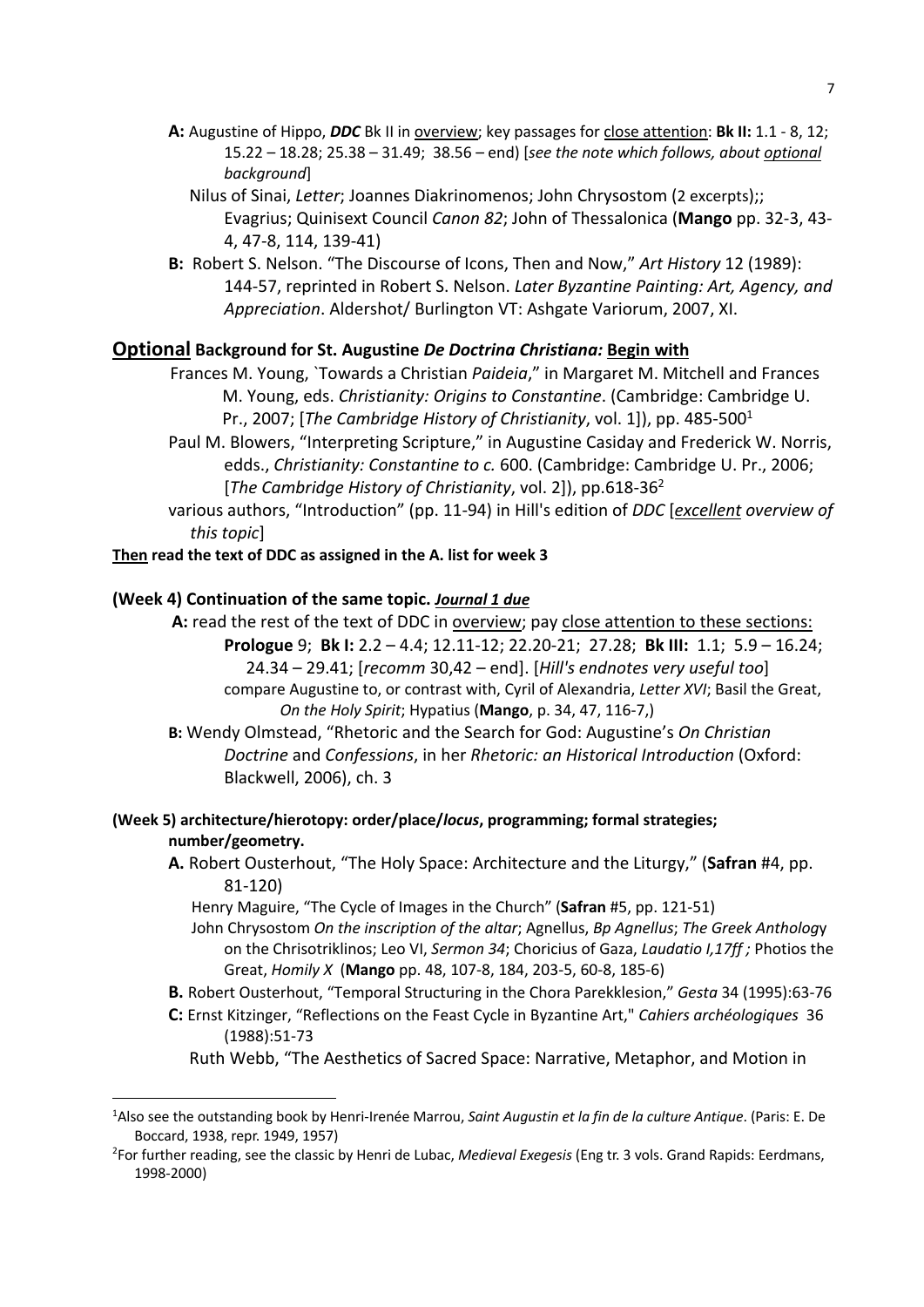## *Ekphraseis* of sacred Space," DOP 53 (1999): 59-74

## **Scripture as reference point and type for all Orthodox Christian architectural iconological understanding: Biblical ekphrastic images**

Exodus 25:2 - 31:11; cf. the exegesis in Hebr. 8:1-5; 9:1-24; 10:19-2212:18-24 I (III) Kings 5:3 – 8:30 [*cf. 2 Sam (2 Kings) 7:2-13*], cf. 1 Chron (*Paralip.*) 21:18 – 22:19; 23:24-32; 25:1; 26:1, 12, 22; 28:10 – 29:8; 2 Chron (*Paralip.*) 2:1 – 6:13; 7:7, 14-2; Ezekiel 40:1 – 44:5, cf. Rev 21:1-2, 10 – 22:5

use a concordance for the many **metaphorical** uses of architectural terms and *figurae*: Stones, builders, (laying) foundations, house, walls, gates, garden, fountain, door, temple, tower, etc etc. (Look for these in liturgical texts, too, esp. *The*  Akathist of 4<sup>th</sup> Friday of Lent)

Is the universe of Genesis "architectonic"? cf. *Wisdom of Solomon* 11:21(20), *Prov*. 9: 1 **PREPARATORY NOTE FOR STUDYING RHETORIC AS ICONOLOGICAL THEOLOGY:**

## **Rhetorical criticism and Margaret Mitchell**

To prepare adequately to appreciate Mitchell, the study-sequence is: **first**, master the chapters assigned in Henry Maguire, *Art and Eloquence....* (Wk. 6 below); this should convince you of the necessity and validity of rhetorical analysis in reading both iconography and iconology

**Next**, try to make the Rhetoric handout (Wk. 6 below); second nature in your mind and reading habits; <sup>3</sup> the best way to do this is to **practice** with selected text-passages (or, for the analysis of order and structure and genre and species, entire short texts). Biblical texts and patristic texts – especially sermons and letters – are ideal subjects for this, because they were very selfconsciously rhetorical in composition.4 The passages in Mango work well, too, and so does hagiography. Even theological treatises use rhetoric – see Gregory the Theologian, *Theological Orations*. *<sup>5</sup>* [*What about applying this learning to your own preaching of homilies*?]

While you are studying both the above, constantly look at images and try to apply the concepts you are learning about textual rhetoric to the reading of visual "texts"; to do this you will have to use a nuanced and closely-detailed visual analysis grounded in the visual-exegesis techniques you learned earlier in the course (and summarized on handouts). **Then** you are

<sup>&</sup>lt;sup>3</sup>A very useful "dictionary-style" handbook giving excellent succinct definitions of terms with examples from all literatures, including modern, is Richard A. Lanham, *A Handlist of Rhetorical Terms* 2<sup>nd</sup> ed. (Berkeley: U. California Pr., 1991). There are many other such handbooks and textbooks.

<sup>4</sup> Bronwen Neil, "Towards Defining a Christian Culture: the Christian Transformation of Classical Literature," in Augustine Casiday and Frederick W. Norris, edds., *Christianity: Constantine to c.* 600. (Cambridge: Cambridge U. Pr., 2007; [*The Cambridge History of Christianity*, vol. 2]), pp. 317-42 offers a pithy, useful short summary of facts and genres, but is slightly old-fashioned in not recognizing that various genres reflect varying hermeneutical uses of the same rhetoric; also omits how Christian exegesis transformed classical literature into Christian doctrine. Much more important – and offering much better insight -- is Henri-Irenée Marrou, *Histoire de l'education dans l'antiquité* (Paris: Ed du Seuil, 1950), tr. *A History of Education in Antiquity* (New York: Sheed and Ward, 1956); see also his *Saint Augustin*....., cited above, note 2.

<sup>5</sup> See C. Milavanović, "Sailing to *Sophistopolis*: Gregory of Nazianzus and Greek Declamation," *Journal of Early Christian Studies* 13 (2005): 187-232; also F. Norris, "Your Honor, my Reputation: St. Gregory of Nazianzus's Funeral Oration on St. Basil the Great," in Thomas Hägg and Philip Rousseau, edds. *Greek Biography and Panegyric in Late Antiquity*. (Berkeley: U. California Pr., 2000), pp. 140-59, plus many papers in Jostein Børtnes and Tomas Hägg, edds. *Gregory of Nazianzus: Images and Reflections* (Copenhagen: Museum Tusculanum Pr, 2006)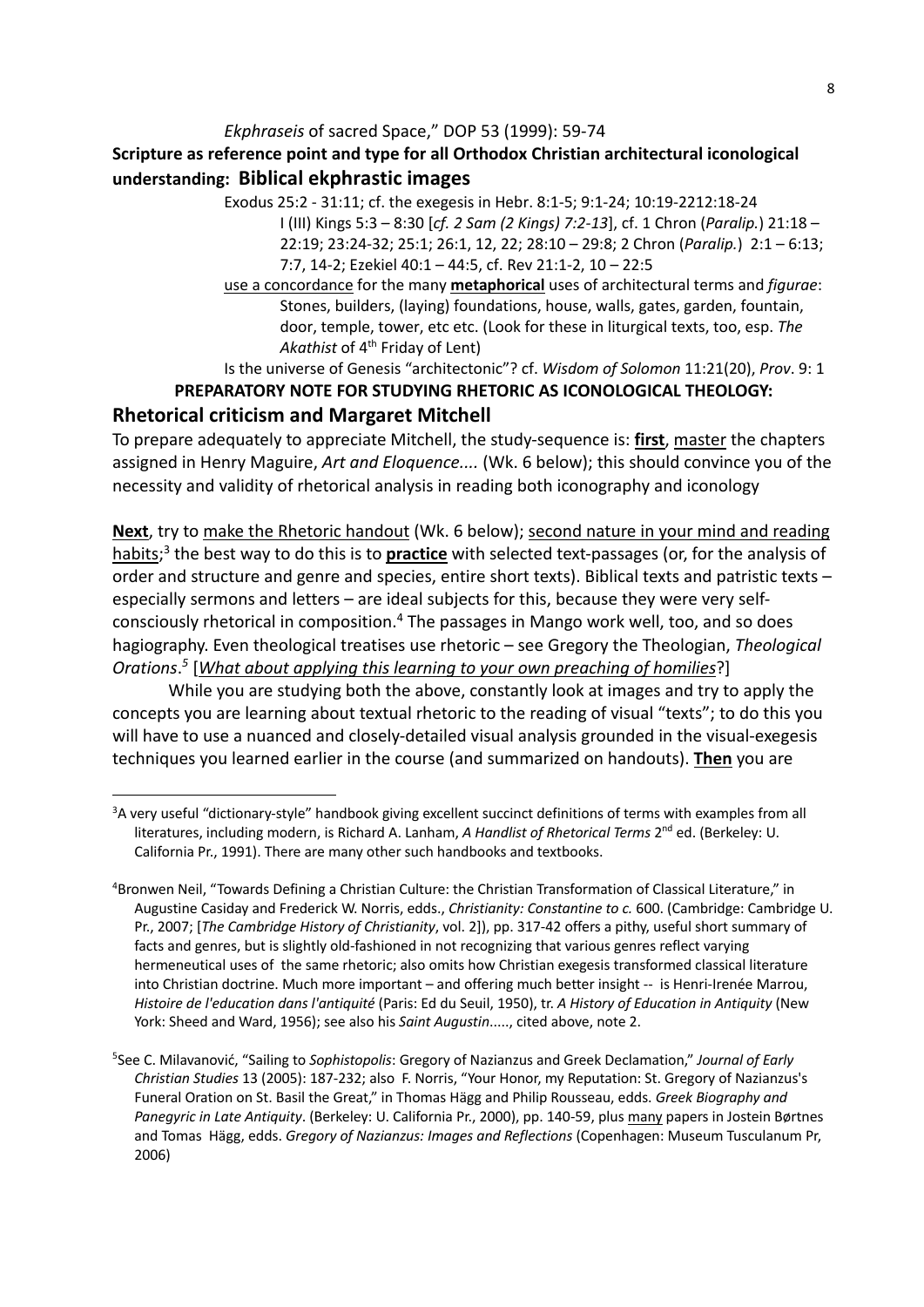ready to read and appreciate the genius of Mitchell.

#### **(6) Oct 17: rhetoric: narrative, description, ekphrasis, topoi; relation between visual and verbal texts; genres. Is there an East-West contrast in regard to theology/ terminology of "sign"?**

- **A:** Henry Maguire, *Art and Eloquence in Byzantium*, ch. 1-2 (pp. 3-57) class handout on rhetoric t*o be learned in detail as a practical analytical skill; practice!*
- **B:** Edward P.J. Corbett, "Classical Rhetoric," in Julie Rivkin and Michael Ryan, edds., *Literary Theory: an Anthology* 2nd ed. (Oxford: Basil Blackwell, 2004), pp. 142-61.
- **C:** Kathleen Corrigan, "Text and Image on an Icon of the Crucifixion at Mount Sinai," in Robert Ousterhout and Leslie Brubaker, eds. *The Sacred Image, East and West,* p. 25-44 Ruth Macrides and Paul Magdalino, "The architecture of ekphrasis: construction and content of Paul the Silentiary's Poem on Hagia Sophia," *Byzantine and Modern Greek Studies* 12 (1988): 47-82

#### **NOTE: Reading Week gives lots of time for Mitchell, and practising skills**

You are stones (λίθοι) of a temple, prepared beforehand for the building of God the Father, hoisted up to the heights by the crane (μηχανής) of Jesus Christ, which is the cross, using as a rope the Holy Spirit.

Ignatius of Antioch, *To the Ephesians* 9

#### **(Week 7) Same topic continued;** *Journ. 2 due*

- **A:** Margaret M. Mitchell, *The Heavenly Trumpet: John Chrysostom and the Art of Pauline Interpretation*. (Louisville: Westminster/John Knox Pr, 2002). Ideally, read the whole book, but selected key chapters are pp. 20-22, ch. 2, 5, Appendix 2 + plates. [recommended: *ch. 3-4, 6 add a lot*];
- **B:** Henry Maguire, "Two Modes of Narration in Byzantine Art," in Christopher Moss and Catherine Kiefer, edds., *Byzantine East, Latin West: Art-Historical Studies in Honor of Kurt Weitzmann* (Princeton: Princeton U. Pr.,1995), pp. 385-95 [*reserve, e-campus*]
- **C:** Henry Maguire, "Truth and Convention in Byzantine Descriptions of Works of Art," *DOP* 28 (1974): 113-40
	- Robert S**.** Nelson. "To Say and to See: Ekphrasis and Vision in Byzantium," in Robert S. Nelson, ed. *Visuality* B*efore and Beyond the Renaissance: Seeing as Others Saw*. Cambridge: Vambridge U. Pr., 2000, pp. 143-68, repr. In Nelson, *Later Byzantine Painting*, op. cit. XII

### **(Week 8) Theological aesthetics: style; beauty; pathos, emotions, and feelings; rhetoric and truth.**

**A:** Maguire, *Art and Eloquence* [*op. cit.*] ch. III-V and Concl. (pp. 57-112)

- Theophanes, *Chronicle*; Gregory of Nyssa *On the divinity of the Son and the Holy Spirit*; Theodore Lector; Asterius of Amaseia; Choricius of Gaza, *Laudatio*; Agathias, in *The Greek Anthology*; Photios, Homilies X and XVII; continuation of Theophanes; (**Mango** pp.33,34, 35-6, 37-9, 60-8, 115, 185-90**,** 190-91**,** 115, 137-8) handout of patristic theological passages
- **B:** Andrew Louth, "Experiencing the Liturgy in Byzantium," in Claire Nesbitt and Mark Jackson, eds. *Experiencing Byzantium* [*Papers from the 44th Spring Symposium of Byzantine Studies April 2011*]*.* Farnham/Burlington VT: Ashgate, 2013, pp. 79-88
- **C:** Kurt Weitzmann, "The Origin of the Threnos," in *De Artibus Opuscula XL: Essays in Honor of Erwin Panofsky* (1961), pp. 476-90, repr. as item #9 in Weitzmann's retrospective essay anthology *Byzantine Book Illumination and Ivories* (Variorum Press 1980)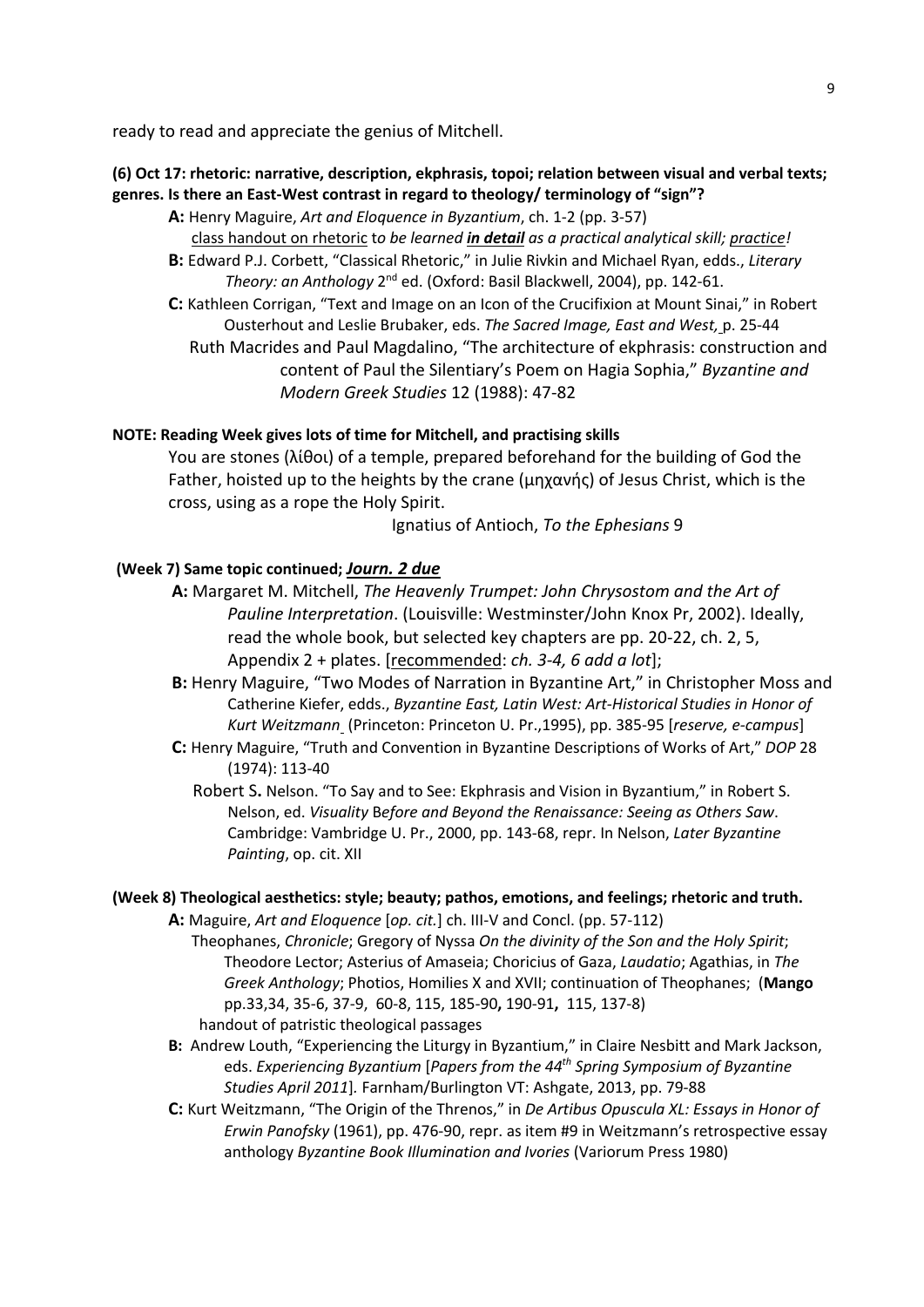### **(Week 9) Is visual culture only a Sign? Christian Iconography in houses, on personal jewelry (wedding gifts, etc), and as pilgrimage souvenir. Magic? Journal 3 due**

- **A:** Gary Vikan, "Byzantine Pilgrims' Art," (**Safran ch. 8,** pp. 229-66)
	- Gary Vikan. "Art and Marriage in Early Byzantium," *DOP* 44 (1990): 145-63, repr. in his *Sacred Images and Sacred Power in Byzantium*. Aldershot/Burlington: Ashgate, 2009, X
	- Encolpia compared to all cross-reliquaries in the Evans catalogues: *Glory* #108-17, 119-25; compare to other worn jewelry: *Glory* #165-74 and 205-18
- **B:** Holger A. Klein, "Materiality and the Sacred: Byzantine Reliquaries and the Rhetoric of Enshrinement" in Cynthia Hahn and Holger A. Klein, eds. *Saints and Sacred Matter: the Cult of Relics in Byzantium and Beyond*. Washington DC: Dumbarton Oaks Research Library, 2015, Ch. 12, pp. 231-52
- **C:** Brown, Peter. *The Cult of the Saints: Its Rise and Function in Latin Christianity*, 2nd enlarged edition. Chicago: University of Chicago Press, 2014

### **(Week 10)** *Skills Quiz first 60 min.* **The Iconoclast Controversy and its Impact on Theology/Style of Icons**

- **A:** Robin Cormack, "Painting after Iconoclasm" in Anthony Bryer and Judith Herrin, eds. *Iconoclasm*, pp. 7-13 (*handed out*)
	- John of Damascus *Three Treatises on the Divine Images* tr. Andrew Louth, (Crestwood: SVS Pr.), First Treatise;
	- Selections from Council of Nicea II and Liturgy of Triumph of Orthodoxy (*handout*)
	- Eusebius, *Letter to Constantia*; re-read Nilus of Sinai; Epiphanius of Salamis; re-read Photios Homily XVII (**Mango** pp. 16-18, 32-3, 41-3, 187-90); Eusebius, *Ecclesiastical History* VII, 17-18 (*handout*)
	- Leslie Brubaker, *Inventing Byzantine Iconoclasm*. London: Bloomsbury Academic (Bristol Classical Pr.), 2012 ch. 6-8 [on reserve]
	- **B:** primary sources of iconoclasm in **Mango** pp. 149-77
		- Daniel J. Sahas, *Icon and Logos = Acta of Session 6 of Nicea II*
		- Leslie Barnard, "The Theology of Images" in Anthony Bryer and Judith Herrin, edds. *Iconoclasm*, pp. 7-13
		- Jeffrey C. Anderson, "The Byzantine Panel Portrait Before and After Iconoclasm," in Robert Ousterhout and Leslie Brubaker, eds. *The Sacred Image*, *op. cit.*, pp. 25-44 [*reserve*]
	- **C:** Ernst Kitzinger, "The Cult of Images in the Age Before Iconoclasm," *DOP* 8 (1954):83-150, repr. in his *The Art of Byzantium and the Medieval West*, ed. W. Kleinbauer (Bloomington: Indiana U. Pr., 1976), pp. 90-156
		- Annemarie Weyl Carr, "Leo of Chalcedon and the Icon," in Christopher Moss and Catherine Kiefer, eds., *Byzantine East, Latin West: Art-Historical Studies in Honor of Kurt Weitzmann* (1995), pp. 579-84

### **(Week 11) "Modern" Icons? – the issue of "Gospel and Culture." "Modern" icons and the issue of "innovation"; historiography of writing about iconology, and recent attempts at Iconological hermeneutics**

**A: be ready to discuss Ouspensky's views on this topic**

 Robert S. Nelson. "The Discourse of Icons, Then and Now," *Art History* 12 (1989): 144-57, reprinted in Robert S. Nelson. *Later Byzantine Painting: Art, Agency, and Appreciation*. Aldershot/ Burlington VT: Ashgate Variorum, 2007, XI (handout)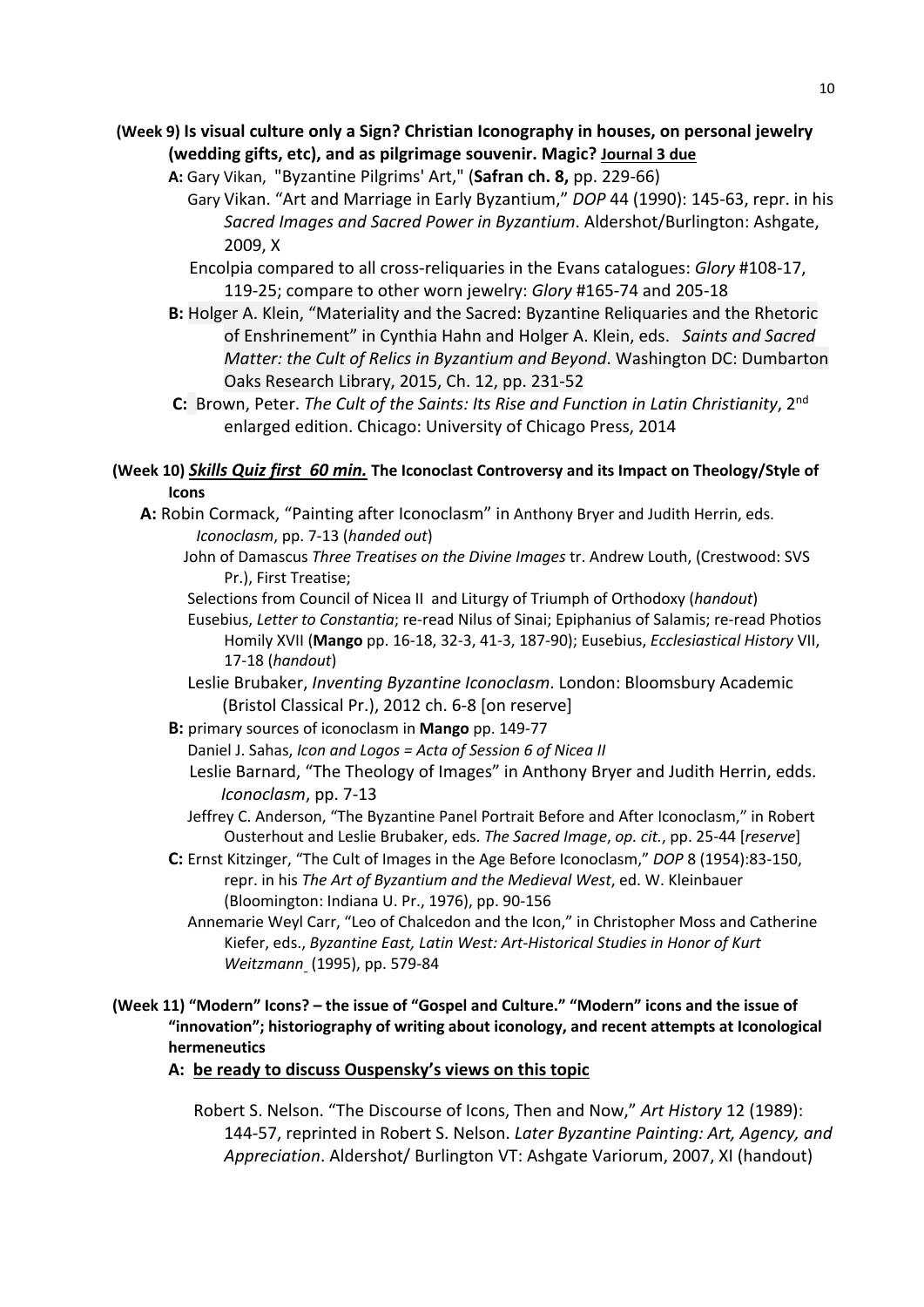- **B:** Bissera V. Pentcheva, "What is a Byzantine Icon? Constantinople vs. Sinai," in Paul Stephenson, ed. *The Byzantine World* (London/NY: Routledge, 2010), pp. 265-83 [*reserve, e-campus*]
- **C:** Stamatis Skliris, *In the Mirror: a Collection of Iconographic Essays and Illustrations*. N.p.: Western American Diocese of the Serbian Orthodox Church, 2007

Ouspensky essay is due last day of exams (see p. 13 of syllabus)

# **The image [***εικών***] as a mirror (ἐσόπτρον, ου)**

Now we are seeing a dim reflection in a **mirror**; but then we shall be seeing face to face. The knowledge that I have now is imperfect, but then I shall know as fully as I am known. *1 Corinthians* 13:12

**1 Cor 13:12** ἐσόπτρου (which lets us see (βλέπο = ordinary mundane seeing) an enigma rather than *prosopon* to *prosopon*) ἄρτι δι' ἐσόπτρου ἐν αἰνίγματι;

[βλέπομεν γὰρ ἄρτι δι' ἐσόπτρου ἐν αἰνίγματι, τότε δὲ πρόσωπον πρὸς πρόσωπον·] Aug DDC II.vi.7-8: (7) Sed multis et multiplibus obscuritatibus et ambiguitatibus decipiuntur qui temere legunt. Vulgate 1 Cor 13:12 is "videmus nunc per speculum in enigmate," which shows Jerome understood the philology and the theology. Quintilian VIII.6.52: "Illustrative examples also involve allegory if not preceded by an explanation." [53: "riddles are, after all, intelligible if you can get someone to explain them."]

To listen to the word and not obey is like looking at your own features in a **mirror** and then, after a quick look, going off and immediately forgetting what you looked like. But the man who looks steadily at the perfect law of freedom and makes that his habit – not listening and then forgetting, but actively putting it into practice – will be happy in all that he does.

*James* 1:24

*In the* First Life, *Saint Pachomius – the founder of communal monasticism in the 4th C. – is described* "as seeing the Invisible God in purity of heart as in a **mirror**." The *desert father Macarius the Spirit-Bearer is a "mirror" to all mankind*]

*St. John of the Ladder, beginning of the 28th rung* On Prayer: "Prayer is a **mirror** of progress"

[Wisdom] is a reflection of the eternal light, untarnished **mirror** of God's active power, **image** of His goodness.

*Wisdom* 7:26

Rejoice, O bright **image** of Resurrection glory; Rejoice, O **mirror** of angelic life! Romanos the Melode? *Akathistos to the Theotokos* [5th Friday Great Lent], Ikos 7

We should represent the likenesses of our fathers the saints, and honor and venerate them,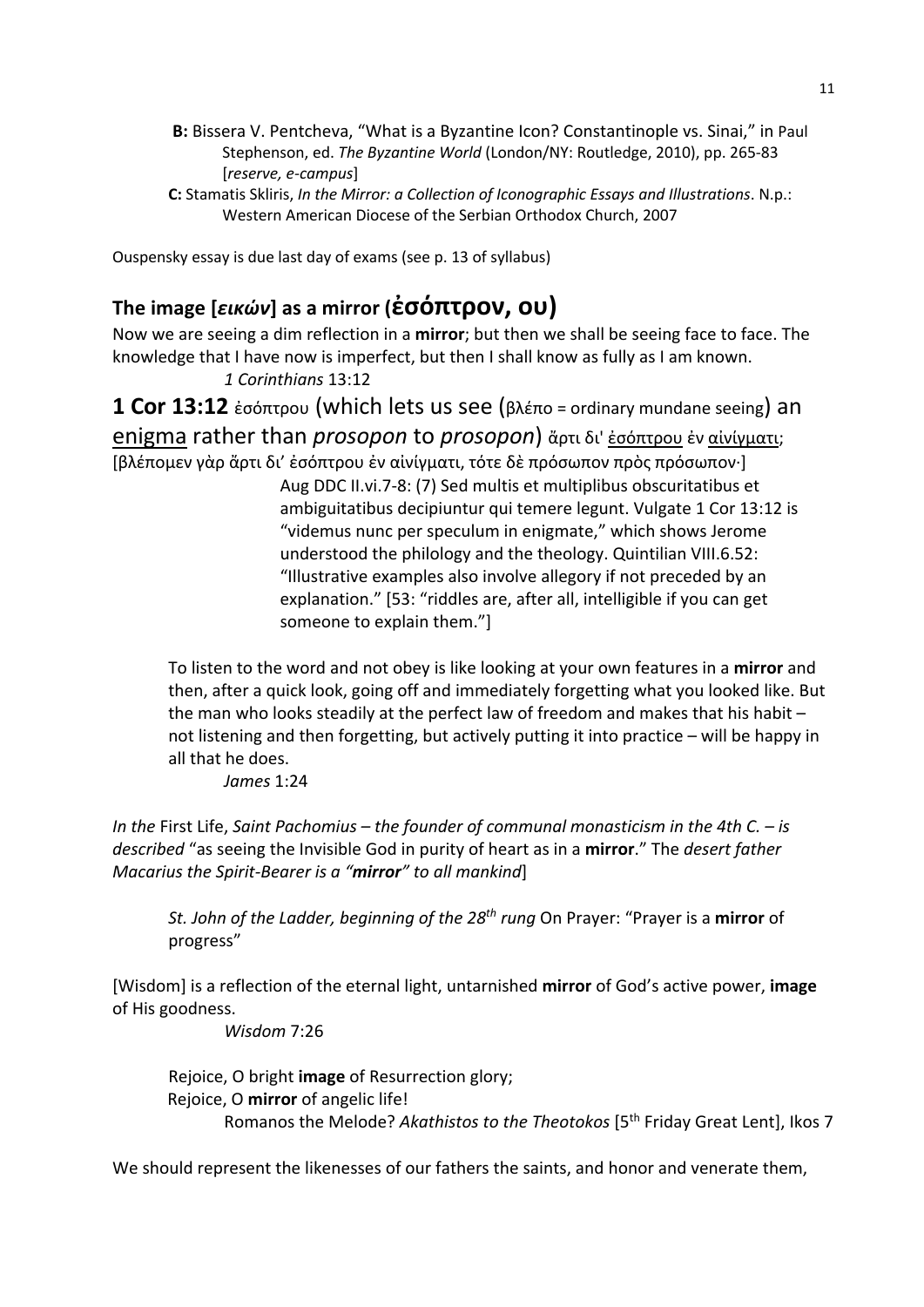because the honor passes to the original, Christ himself, **whose likeness we bear**, and who did not disdain to take on ours.

Nicetas Stethatus, *The Life of Symeon the New Theologian* no. 88

# *The following are the questions for the Nov 28 Skills Quiz, exactly as they will be worded on the quiz paper; the only new feature will be the actual examples*

## **TRT 2111 skills quiz,** leave a wide left-margin

### **I. Subject-Matter identification (i.e., state iconography-2 names) [2 min]**

1) *a "known" subject* [10 sec]

- 2) *a "familiar" unknown* [20 sec]
- 3) *a "strange" unknown* [90 sec]

### **II. Composition, order, programming [8 min]**

Discuss the principles of composition and order, figure types and their placement, positional relationships, and all other features of the design in each of the following

- 1) *a "known" subject* [3 min]
- 2) *a "familiar" unknown – quickly recognizable from Scripture knowledge* [5 min]

### **III. Rhetorical Analysis – texts [20 min]**

Do as complete a rhetorical analysis as you can on each of the following brief excepts:

- *1) Two separate – i.e. unconnected examples of Biblical verses*
- *2) from one of the passages in Mango*
- *3) a church father*

### **IV. Rhetorical Analysis – visual [5 min]**

*Analyze the image you see in terms of rhetorical and communicative aspects, putting to use in your analysis what you have learned from Maguire, the rhetoric sheets, Corbett, Mitchell*

#### **V. Iconological Hermeneutics [10 min]**

explain the hermeneutic idea you see in each of the following excerpts:

- *1) from St Augustine, On Christian Teaching*
- *2) a church father*

### **VI. Complete iconological analysis [10 min]**

Incorporating **all** the given primary source passages offer a complete iconological analysis of the image on the screen

*there will be three primary-source passages, from Scripture, liturgy, church fathers* "Complete iconological analysis" *means you should bring to bear in one coherent analysis of meaning all of the following:*

- what your eyes can see iconography and composition
- your visual understanding i.e., apply the Critical Vocabulary handout
- direct, relevant application of the primary source texts to analysis of the object and/or its image
- reading both visual and verbal texts through the lens of rhetorical iconology
- contextualizing by reference to the liturgy

**not** for the quiz, but in a research essay there would be two more aspects of analysis: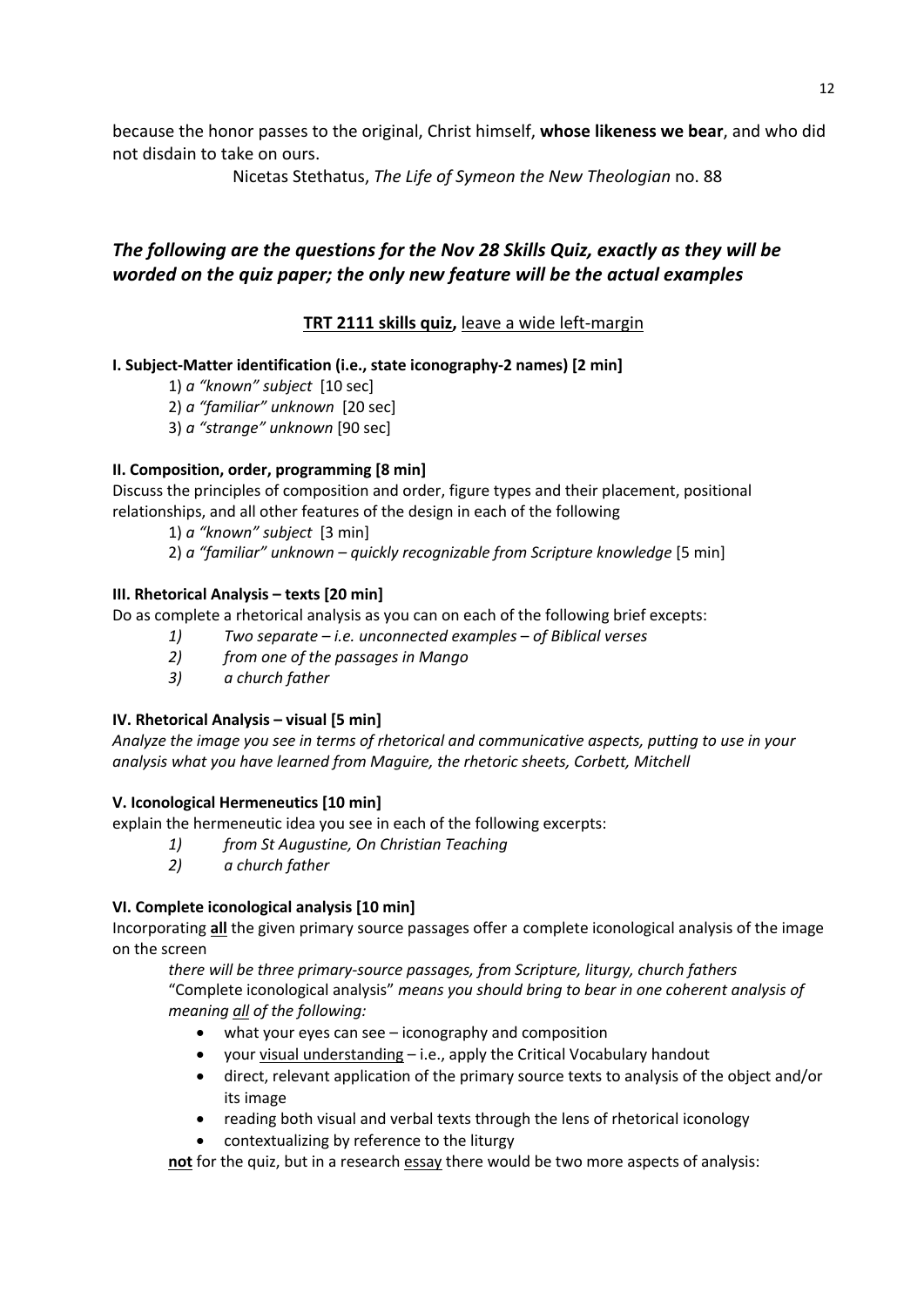- use of secondary sources for state-of-the-question or for facts
- keep your iconological hermeneutic in theological order by applying the Canon of Truth

## **VII. Recension [5 min]**

Identify as many details of **similarity** or **relationship, and as many of difference**, as you see between the two images on the screen; does this suggest any interpretative point? *[The latter question is not essential; the close observation of relationship is the real goal of this question]*

# **SOME HELPFUL ADVICE FOR OUSPENSKY REVIEW**

Your goal is to write a critical review of Ouspensky's iconological thinking.

This means you have to read selectively, searching out his examples of critical methodological analysis. Most of his book is an "art history" and for the moment that is not your concern – this course is about iconological meaning, especially iconologybased theology, not about the history of iconography. *However*, do note that buried in what looks like simple art history are a number of his most opinionated value judgments. The critical thinking you are evaluating is scattered throughout the book, and there are no "systematic methodology" chapters (the Introduction and Ch. 10 are as close as he comes to this). As you can imagine, his opinions multiply in ch. 12-13, 16- 18.

### So what are you looking for?

Your aim is two-fold: (a) ferreting out Ouspensky's implicit hermeneutic so that you can demonstrrate his thinking to the world succinctly, and (b) critically evaluating it based on your own growth as an iconologist during the course.

(a) A critical methodology includes:

- Value judgments which let the writer sort out evidence according to his critical categories (so first of all, what are those categories? Can he tell an "icon" from another sort of visual example? Etc. etc. His art history might have critical bearing on his methodology – for ex.m does he identify "icon" with painted panels? With specific media? Etc.)
- Ways of identifying and justifying ("proving") meaning and significance. How does he or does he? – support his interpretations with analysis of examples?
- Notions of causation; by the way, these last two always require some axiomatic assumptions what are his? (For ex, what does he think about secular psychology? About motivations? Truth?)
- In what field of thought theology? Aesthetics? History? would you place his overall thoughtfield? (for ex, is he aware of the exegetical meaning of "typology"?)
- Does he have a unifying over-arching thesis throughout the book?

Besides these aspects of true critical hermeneutics, there are other indefinables, generally entrenched in the writer's personality and cultural context, which do affect judgment: taste, beliefs about "right" and "wrong" etc.

(b) Your critical evaluation of Ouspensky must not just be a matter of your own opinion, but must be grounded in what you have learned in the course about sound iconological thinking and analysis, and how this affects theological reading of visual objects. You must, therefore, ground your evaluation in use of materials – primary and/or secondary – you have studied in the course. [*P.S.: learn the correct forms to use for references in notes and bibliography*]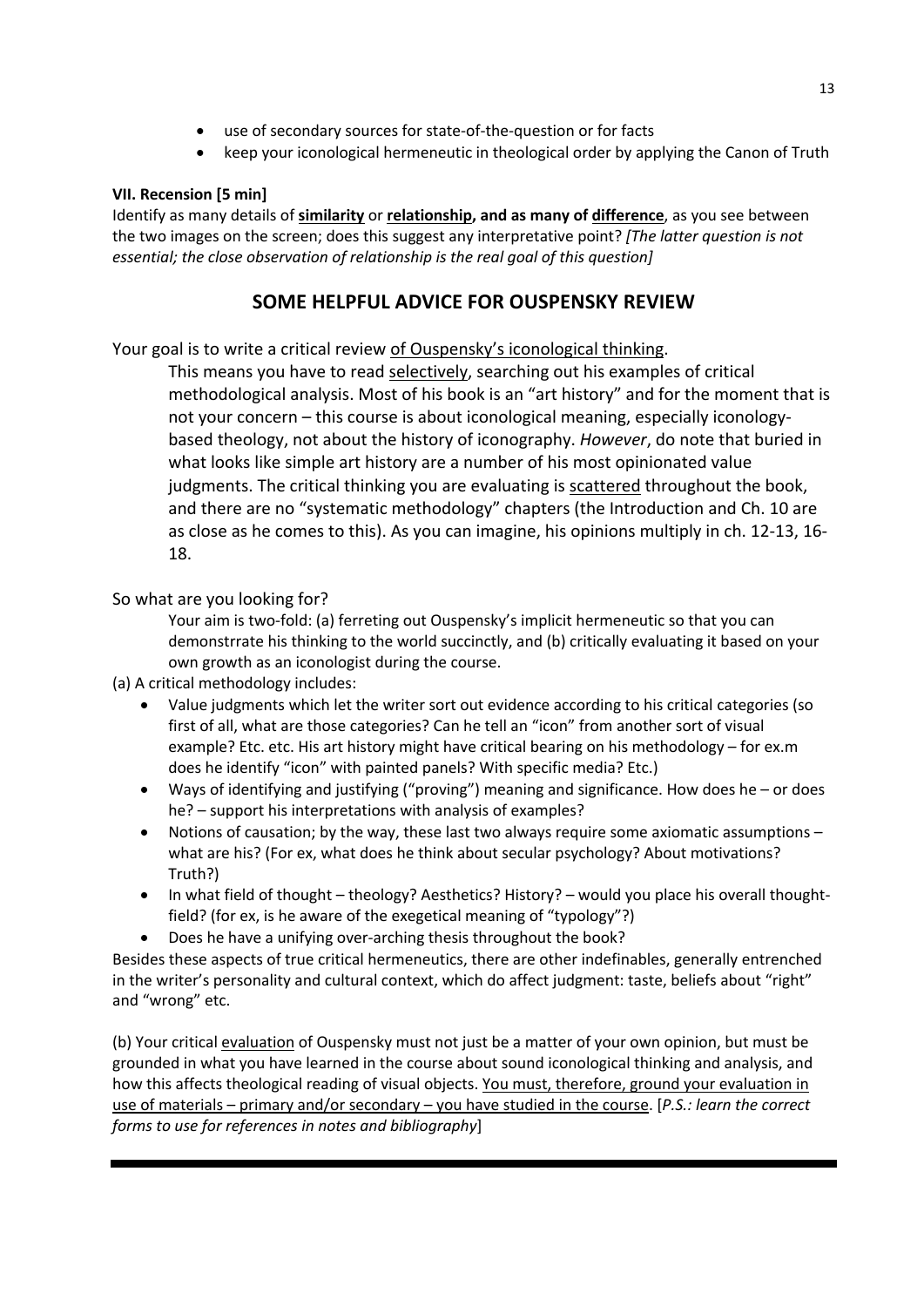What you are writing is a "Review Article." – keep in mind that – even is only 6pp max -- this is a full-fledged essay subject to all the usual expectations in a research essay: organized around a Research Question, the whole is organized as a systematic presentation and defense – through critical analysis of evidence – of a thesis of your own, has an outline that proceeds logically in point-by-point steps, draws a conclusion, etc.

Must be typed, in good English, and proofread by you. Number the pages, and insert line numbers at least every 5 lines – you word processor will do this automatically – because I will type my responses to you.

### **Due last day of exam week**

### *C list: -excellent further reading to pursue the methodological thinking in this course***:**

- Jensen, Robin Margaret. *Face to Face: Portraits of the Divine in Early Christianity*. Minneapolis: Fortress Pr, 2002 [*imp. Review*: Thomas J. Davis, *Church History* 76 (2007): 401-3
- James, Liz, ed. *Art and Text in Byzantine Culture*. Cambridge: Cambridge U. Pr., 2007 *excellent collection of fine essays dealing with art and rhetoric, ekphrasis, inscriptions, psalters*
- Kazhdan A.P. And Ann Wharton Epstein. *Change in Byzantine Culture in the Eleventh and Twelfth Centuries*. Berkeley: U. California Pr., 1985, ch. VI "Man, Literature, and Art"
- Peers, Glenn. *Subtle Bodies: Representing Angels in Byzantium*. Berkeley: U. California Pr., 2001
- Maguire, Henry. *Icons of their Bodies: Saints and their Images in Byzantium*. Princeton: Princeton U. Pr., 1996
- Mathews, Thomas S. *The Early Churches of Constantinople: Architecture and Liturgy*. University Park: Pennsylvania State U. Pr., 1971, Part Two: `"Planning and Liturgy"
- Dominik, William and Jon Hall, *A Companion to Roman Rhetoric*. Oxford: Blackwell Publishing, 2007, esp. Ch. 13 Robert N. Gaines, "Roman Rhetorical Handbooks" (pp. 163-80) and Ch. 17 Jon Hall, "Oratorical Delivery and the Emotions: Theory and Practice" (pp. 218-34)
- Børtnes, Jostein and Tomas Hägg, edds. *Gregory of Nazianzus: Images and Reflections*. Copenhagen: Museum Tusculanum Pr., 2006*many imp essays; esp. relevant for us are Ch. 3* Jostein Børtnes, "Rhetoric and Mental Images in Gregory" (pp. 37-57) and Ch. 15 Philip Rousseau, "Retrospect: Images, Reflections, and the 'essential' Gregory (pp. 283-95)
- Parsons, Mikeal C. *Body and Character in Luke and Acts: the Subversion of Physiognomy in Early Christianity*. Grand Rapids: Baker Academic, 2006; *excellent* -- *uses the* Progymnasmata [*school exercises on rhetoric*] *of Libanius*
- Mitchell, Margaret. *Paul and the Rhetoric of Reconciliation: an exegetical investigation of the language and composition of* 1 Corinthians. Louisville: John Knox Press, 1983

*Studia Patristica* 37 (2001) *a special issue on Cappadocians with many imp. articles; esp. relevant here is*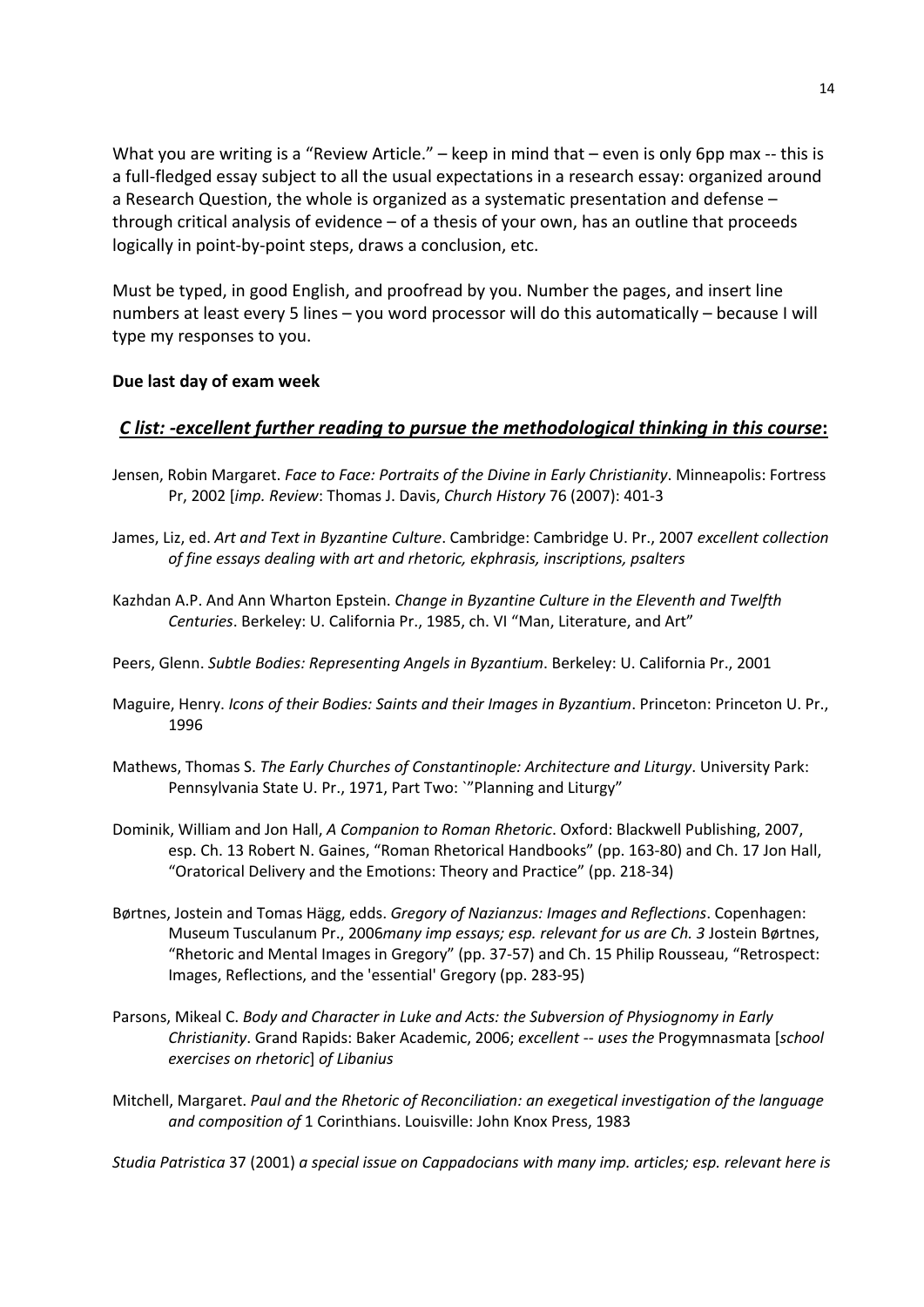John Leemans, "A Preacher-Audience Oriented Analysis of Gregory of Nyssa's Homily on Theodore the Recruit" (pp. 140-6)

- Louth, Andrew. *St. John Damascene: Tradition and Originality in Byzantine Theology*. Oxford: Oxford U. Pr., 2002, Part III: "Faith and Images" (pp. 193-282)
- Barber, Charles. *Figure and Likeness: On the Limits of Representation in Byzantine Iconoclasm*. Princeton: Princeton U. Pr. 2002

### *And for the origins of Ouspensky:*

Florensky, Pavel. *Iconostasis*. tr. Donald Sheehan and Olga AndrejevCrestwood: SVS Pr., 1996

Florensky, Pavel. ""The Church Ritual as a Synthesis of the Arts," [1918], in Pavel Florensky, *Beyond Vision: Essays on the Perception of Art*. ed. Nicoletta Misler, tr. Wendy Salmond. London: Reaktion Books, 2002, pp. 101-111, plus ed.'s introduction (pp. 97-9)

### **Objectives/Outcomes (as defined on the Quercus site)**

#### **Basic Degree Level Outcomes**

#### **(A) IN RESPECT OF GENERAL ACADEMIC SKILLS**

Students successfully completing this course will be able to demonstrate the following learning outcomes:

- the ability to distinguish primary sources from secondary sources
- the ability to provide a plausible analysis of a primary source in theological studies according to its genre, purpose, assumptions or tendency, and intended audience
- the ability to give an accurate summary of the substance of a secondary source in theological studies, to give a plausible account of its place in the discussions or controversies of an academic or faith community, and to evaluate whether its approach to solving a problem is appropriate
- the ability to pose a clear substantial question for reflection or research in Biblical studies, history, and doctrine
- the ability to gather information in theological studies
- the ability to write an academic essay with a clear thesis statement, an expository outline dependent on the thesis statement, a selection of primary evidence appropriate to the exposition, persuasive interpretations and arguments, and reference to alternative possible interpretations of the primary evidence
- the ability to apply learning from one or more areas outside theological studies
- an understanding of the limits to his or her own knowledge and ability, and an appreciation of the uncertainty, ambiguity and limits to knowledge and how these might influence analyses and interpretations
- qualities and skills necessary for ministry, further study, and community involvement
- the ability to exercise initiative, personal responsibility, and accountability in both personal and group contexts
- the ability to work effectively with others
- the ability to manage his or her own learning
- behaviour consistent with academic integrity and social responsibility

### **(B) IN RESPECT OF THE UNDERSTANDING OF THE CONTENT OF ONE OR MORE THEOLOGICAL DISCIPLINES**

Students successfully completing this course will be able to: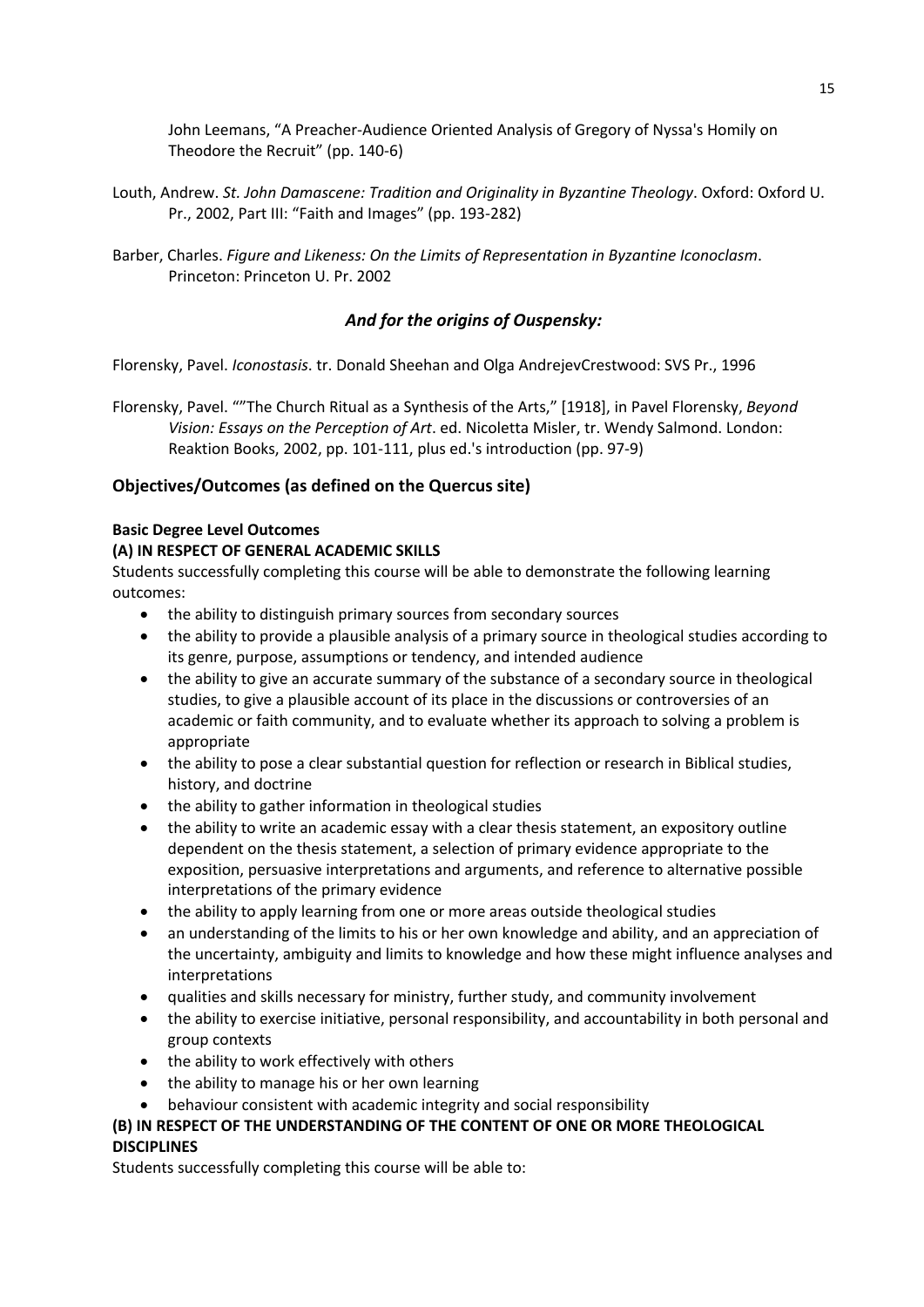- recognize and identify key components and details within iconographic and other visual forms of religious communication, including architecture
- analyze iconographic communication as communication of meaning
- relate iconographic and visual communication to other aspects of Christian theology, liturgy, and praxis

### **(C) IN RESPECT OF PERSONAL AND SPIRITUAL FORMATION**

Students successfully completing this course will be able to:

• assess and apply iconographic theological insights within the context of spiritual life and personal development

#### **(D) IN RESPECT OF MINISTERIAL AND PUBLIC LEADERSHIP**

Students successfully completing this course will be able to:

- assess and apply iconographic theological insights within the context of liturgy and to the work of pastoral care
- display and use Christian iconography in appropriate ways to create meaning

### **OBLIGATORY RULES OF PROCEDURE AND RESPONSIBILITIES FOR TST**

#### *Grading System - Basic Degree Students*

1000, 2000 and 3000 level courses use the following numerical grading scale (see section 11.2 of the BD Handbook):

| 90-100 (A+) | Exceptional |
|-------------|-------------|
| 85-89 (A)   | Outstanding |
| 80-84 (A-)  | Excellent   |
| 77-79 (B+)  | Very Good   |
| 73-76 (B)   | Good        |
| 70-72 (B-)  | Acceptable  |
| 0-69 (FZ)   | Failure     |

Please see the appropriate handbook for more details about the grading scale and non-numerical grades (e.g. SDF, INC, etc).

**Late work (BD)**. Basic Degree students are expected to hand in assignments by the date given in the course outline. [The instructor should stipulate the penalty for late work.] The absolute deadline for the course is the examination day scheduled for the course or the last day of exam week for the semester in which the course is taught, whichever is sooner.

This penalty is not applied to students with documented medical or compassionate difficulties or exceptional reasons (e.g., a death in the family or a serious illness); students facing such difficulties are kindly requested to consult with their faculty adviser or basic degree director, who should make a recommendation on the matter to the instructor and request an SDF. The absolute deadline for obtaining an SDF for the course is the examination day scheduled for the course or the last day of examination week, whichever is sooner. An SDF must be requested from the registrar's office in the student's college of registration no later than the last day of exam week in which the course is taken. The SDF, when approved, will have a mutually agreed upon deadline that does not extend beyond the conclusion of the following term. If a student has not completed work but has not been granted an SDF, a final mark will be submitted calculating a zero for work not submitted.

*Course grades.* Consistently with the policy of the University of Toronto, course grades submitted by an instructor are reviewed by a committee of the instructor's college before being posted to ACORN. Grades are not official until they are posted to ACORN. Course grades may be adjusted where they do not comply with University Assessment and Grading Practices Policy found at

www.governingcouncil.utoronto.ca/Assets/Governing+Council+Digital+Assets/Policies/PDF/grading.pdf,